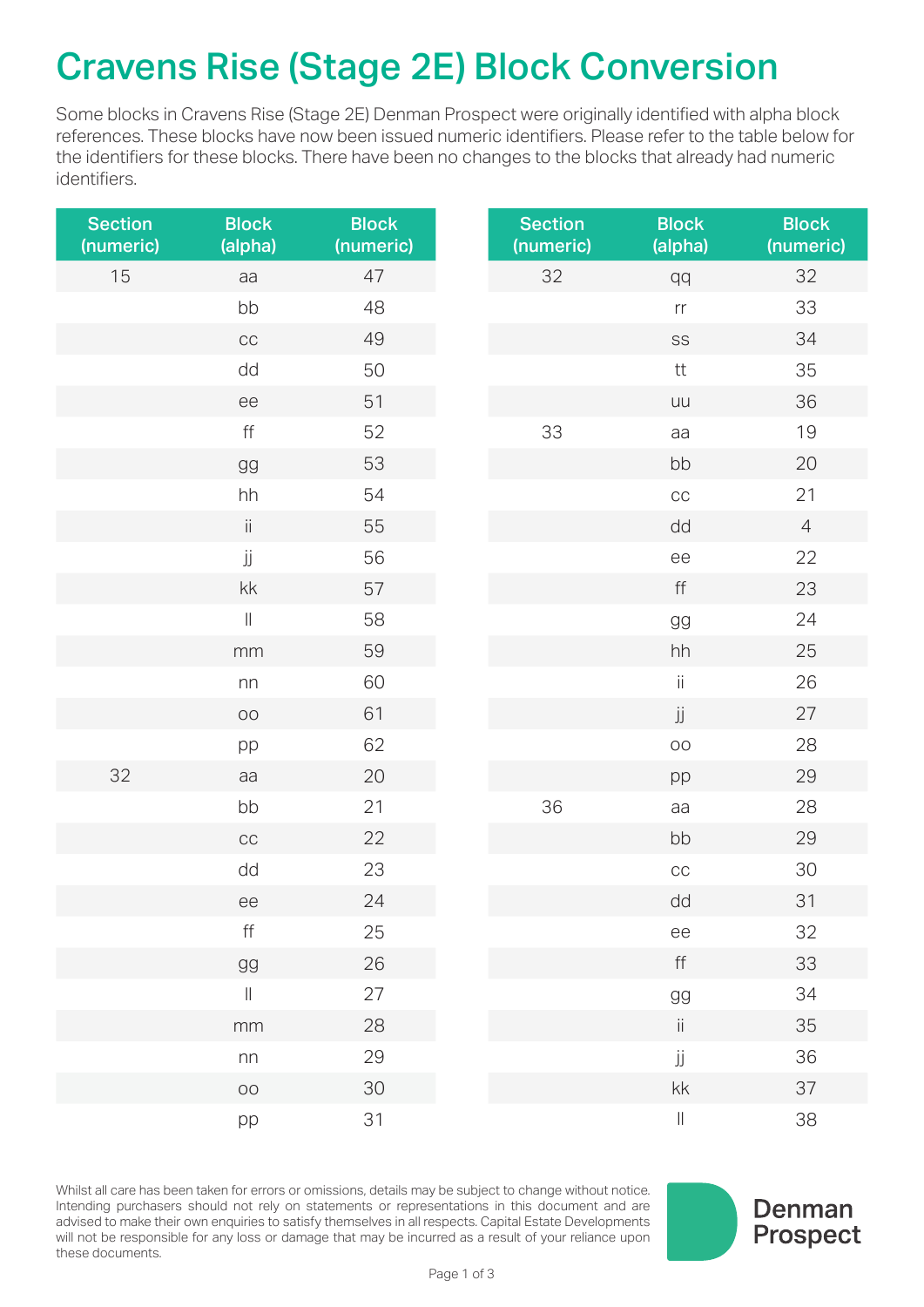## Cravens Rise (Stage 2E) Block Conversion

| <b>Section</b><br>(numeric) | <b>Block</b><br>(alpha)      | <b>Block</b><br>(numeric) | <b>Section</b><br>(numeric) | <b>Block</b><br>(alpha) | <b>Block</b><br>(numeric) |
|-----------------------------|------------------------------|---------------------------|-----------------------------|-------------------------|---------------------------|
| 36                          | mm                           | 39                        | 40                          | aa                      | 37                        |
|                             | nn                           | 40                        |                             | bb                      | 38                        |
|                             | $\circlearrowright$          | 41                        |                             | $_{\rm CC}$             | 39                        |
|                             | pp                           | 42                        |                             | dd                      | 40                        |
|                             | qq                           | 43                        |                             | ee                      | 41                        |
|                             | $\mathop{\text{rr}}$         | 44                        |                             | $\mathsf{ff}$           | 42                        |
|                             | SS                           | 45                        |                             | gg                      | 43                        |
|                             | $\sf{t}\sf{t}$               | 46                        |                             | $\hbox{h} \hbox{h}$     | 44                        |
|                             | uu                           | 47                        |                             | $\mathrm{ii}$           | 45                        |
|                             | VV                           | 48                        |                             | jj                      | 46                        |
|                             | <b>WW</b>                    | 49                        |                             | kk                      | 47                        |
|                             | XX                           | 50                        |                             | $\vert\vert$            | 48                        |
|                             | уу                           | 51                        |                             | $\rm mm$                | 49                        |
|                             | $Z\bar{Z}$                   | 52                        |                             | ${\sf nn}$              | 50                        |
|                             | ab                           | 53                        |                             | $_{\rm OO}$             | 51                        |
|                             | ac                           | 54                        |                             | pp                      | 52                        |
|                             | ad                           | 55                        |                             | qq                      | 53                        |
| 39                          | aa                           | 17                        |                             | $\mathop{\text{rr}}$    | 54                        |
|                             | bb                           | 18                        |                             | SS                      | 55                        |
|                             | CC                           | 19                        |                             | $\sf{t}\sf{t}$          | 56                        |
|                             | $\operatorname{\mathsf{dd}}$ | 20                        |                             | uu                      | 57                        |
|                             | $\rm ee$                     | 21                        |                             | VV                      | 58                        |
|                             | $\mathsf{ff}$                | 22                        |                             | ab                      | 59                        |
|                             | $\mathsf{k}\mathsf{k}$       | 25                        |                             | $\mbox{ac}$             | 60                        |
|                             | $\ $                         | 24                        |                             | ad                      | 61                        |
|                             | mm                           | 23                        |                             | ae                      | 62                        |
|                             |                              |                           |                             | $\operatorname{\sf af}$ | 63                        |

Whilst all care has been taken for errors or omissions, details may be subject to change without notice. Intending purchasers should not rely on statements or representations in this document and are advised to make their own enquiries to satisfy themselves in all respects. Capital Estate Developments will not be responsible for any loss or damage that may be incurred as a result of your reliance upon these documents.



ah 36